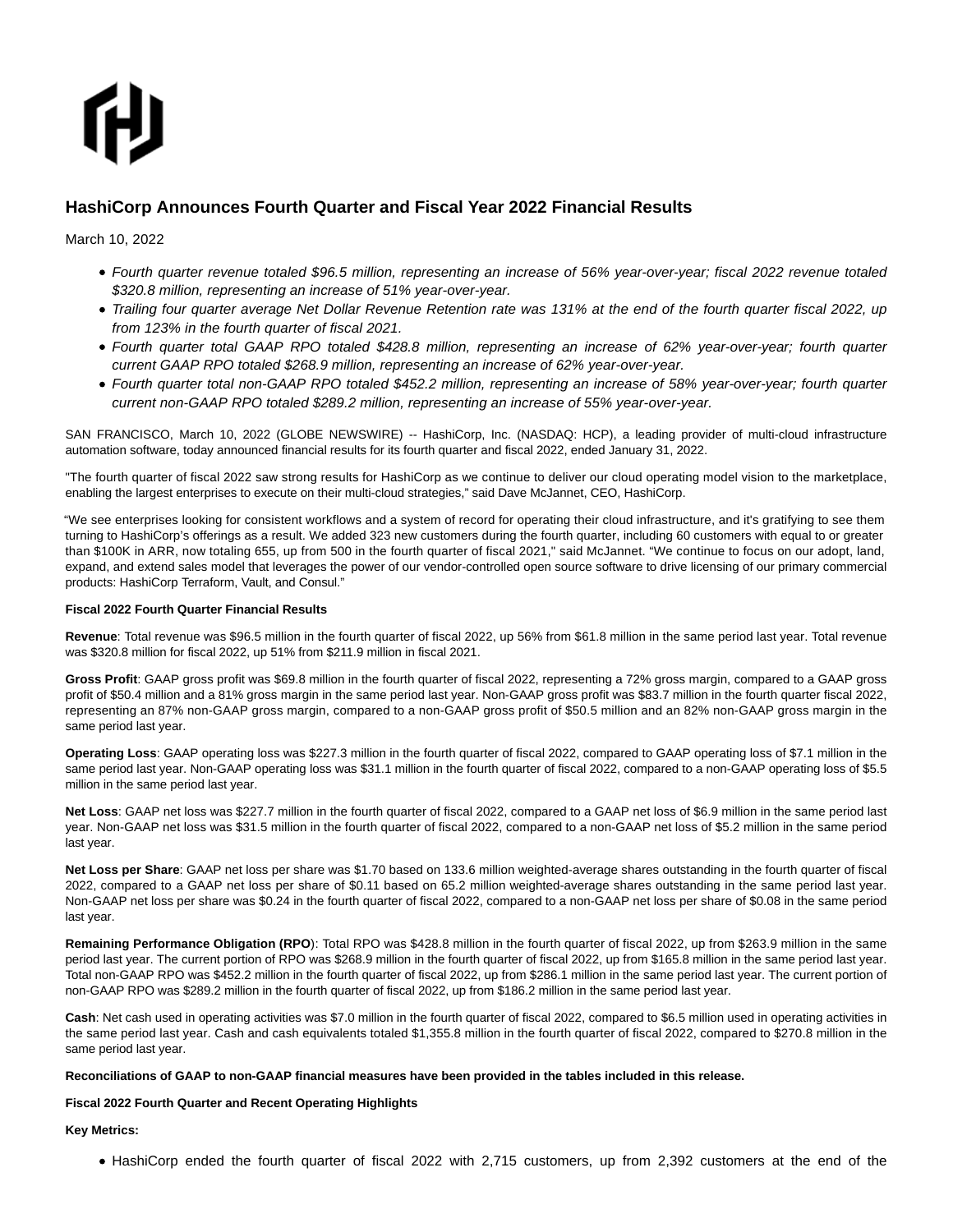previous fiscal quarter and 1,473 at the end of the fourth quarter of fiscal 2021.

- The company ended the fourth quarter of fiscal 2022 with 655 customers with equal or greater than \$100,000 in ARR, up from 595 customers at the end of the previous fiscal quarter and 500 at the end of the fourth quarter of fiscal 2021.
- Customers equal to or greater than \$100,000 in ARR represented 89% of total revenue in the fourth quarter of fiscal 2022 compared to 87% in the previous fiscal quarter and 87% in the fourth quarter of fiscal 2021.
- Quarterly subscription revenue from HCP reached \$6.9 million in the fourth quarter of fiscal 2022, up from \$5.4 million in the previous fiscal quarter and \$1.5 million in the fourth quarter of fiscal 2021.
- Total GAAP RPO reached \$428.8 million at the end of the fourth quarter of fiscal 2022, up from \$349.0 million in the previous fiscal quarter and \$263.9 million in the fourth quarter of fiscal 2021. GAAP RPO to be recognized within one year was 63% of total GAAP RPOs in the fourth quarter of fiscal 2022 compared to 63% in the fourth quarter of fiscal 2021.
- Total Non-GAAP RPO reached \$452.2 million at the end of the fourth quarter of fiscal 2022, up from \$368.0 million in the previous fiscal quarter and \$286.1 million in the fourth quarter of fiscal 2021. Non-GAAP RPO to be recognized within a year was 64% of total non-GAAP RPOs in the fourth quarter of fiscal 2022 compared to 65% in the fourth quarter of fiscal 2021.
- The company's trailing four quarter average Net Dollar Revenue Retention rate was 131% at the end of the fourth quarter of fiscal 2022, up from 127% in the previous fiscal quarter.

# **Fourth Quarter Highlights**

- The company released HashiCorp Consul API Gateway, which helps users consistently manage access to service mesh applications; released Consul service mesh on Amazon ECS which enables users to deploy Consul in a secure configuration on Amazon ECS; expanded support for the HashiCorp Cloud Platform, which became available across the Asia-Pacific region; released new GA versions of HashiCorp Terraform, Vault, Consul, and Nomad.
- HashiCorp continued to see growing demand for HashiCorp Cloud Engineer Certifications, with more than 4,000 certification tests taken in Q4.
- The company announced two new HCP Vault verified integrations from Denodo and Servicenow, and 10 new self-managed HashiCorp Vault integrations from Confluent, Elastic, JFrog, and others, adding to the existing list of more than 100 Vault partner integrations.
- HashiCorp Terraform Cloud won the 2021 CRN Tech Innovators Award in the DevOps Platforms category.

# **Financial Outlook**

# **For the first quarter of fiscal 2023, the Company currently expects**:

- Total revenue of \$92 \$96 million
- Non-GAAP operating loss of \$55 \$52 million
- Non-GAAP EPS loss of \$0.30 \$0.28
- Weighted Average Fully Diluted Shares of 182 million

# **For the full fiscal year 2023, the Company currently expects**:

- Total revenue of \$413 \$423 million
- Non-GAAP operating loss of \$239 \$231 million
- Non-GAAP EPS loss of \$1.30 \$1.26
- Weighted Average Fully Diluted Shares of 184 million

HashiCorp has not reconciled its expectations as to non-GAAP operating loss and non-GAAP earnings per share to its most directly comparable GAAP measures due to the limited public trading history and significant volatility in the price of HashiCorp's common stock and therefore certain items, which could be material, cannot be reasonably predicted. Accordingly, reconciliations for forward-looking non-GAAP operating loss and non-GAAP earnings per share are not available without unreasonable effort.

# **Conference Call Information**

HashiCorp will host a conference call at 2:00 p.m. Pacific Time (or 5:00 p.m. Eastern Time) today, March 10, 2022 to discuss its financial results and business highlights. The conference call can be accessed by dialing (877) 814-9989 from the United States and Canada or (409) 216-0732 internationally with conference ID 1497589. A live webcast of the call will also be available on the HashiCorp investor relations website at ir.hashicorp.com.

# **About HashiCorp, Inc.**

HashiCorp is a leader in multi-cloud infrastructure automation software. The HashiCorp software suite enables organizations to adopt consistent workflows and create a system of record for automating the cloud for infrastructure provisioning, security, networking, and application deployment. HashiCorp's portfolio of products includes Vagrant™, Packer™, Terraform®, Vault™, Consul®, Nomad™, Boundary, and Waypoint™. HashiCorp's offers products as open source, enterprise, and as managed cloud services. The company is headquartered in San Francisco, though most of HashiCorp employees work remotely, strategically distributed around the globe. For more information, visit hashicorp.com or follow HashiCorp on Twitter @HashiCorp.

All product and company names are trademarks or registered trademarks of their respective holders.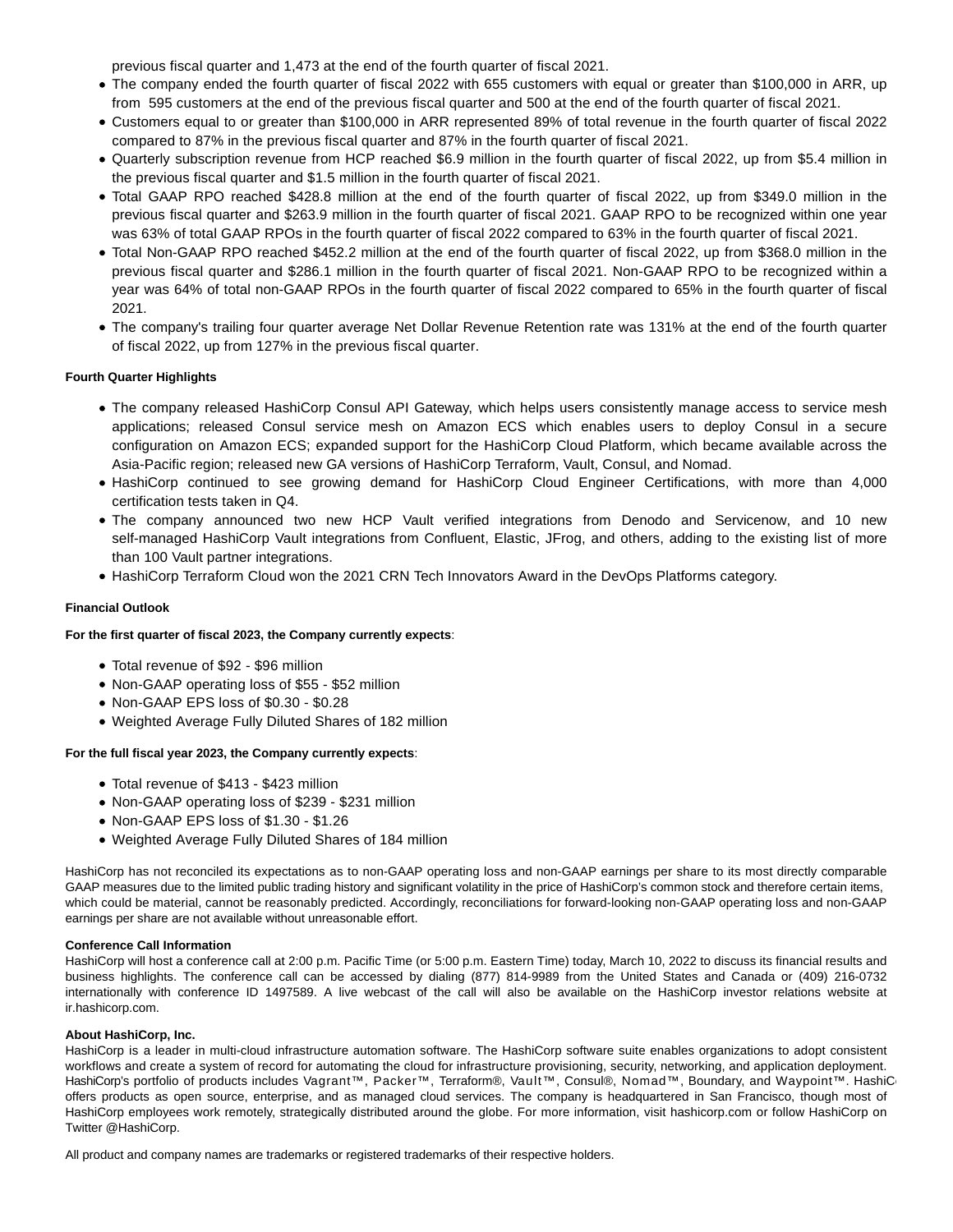#### **Forward-Looking Statements**

This press release and the accompanying conference call contain forward-looking statements including, among others, statements about our financial outlook for the first quarter and full year of fiscal 2023. In some cases you can identify forward- looking statements because they contain words such as "anticipate," "believe," "continue," "could," "estimate," "expect," "intend," "may," "might," "likely," "plan," "potential," "predict," "project," "seek," "should," "target," "will," "would," or similar expressions and the negatives of those terms.

This press release contains forward-looking statements within the meaning of the Private Securities Litigation Reform Act of 1995, including statements related to our ability to enable the largest enterprises to execute on their multi-cloud strategies, our ability to focus on our adopt, land, expand and extend sales model and leverage the power of our vendor-controlled open-source software to drive commercial licensing of our primary products of Terraform, Vault and Consul, and our outlook related to the first quarter and fiscal year 2023. Such statements are subject to numerous important factors, risks and uncertainties that may cause actual events or results to differ materially from current expectations and beliefs, including but not limited to risks and uncertainties related to market conditions, HashiCorp and its business as set forth in the prospectus filed with the Securities and Exchange Commission ("SEC") pursuant to 424(b)(4) dated December 9, 2021 and our future reports that we may file from time to time with the SEC. These documents contain and identify important factors that could cause the actual results for HashiCorp to differ materially from those contained in HashiCorp's forward-looking statements. Any forward-looking statements contained in this press release speak only as of the date hereof, and HashiCorp specifically disclaims any obligation to update any forward-looking statement, except as required by law.

#### Use of Non-GAAP Financial Measures

In addition to our results determined in accordance with GAAP, we have disclosed non-GAAP gross profit, non-GAAP gross margin, non-GAAP operating loss, non-GAAP net loss, non-GAAP net loss per share, and non-GAAP RPOs, which are all non-GAAP financial measures. We have provided tabular reconciliations of each non-GAAP financial measure to its most directly comparable GAAP financial measure at the end of this release.

We calculate non-GAAP gross profit as GAAP gross profit before amortization of stock-based compensation of capitalized internal-use software, stock-based compensation expense, and the amortization of acquired intangibles included in cost of revenue. We calculate non-GAAP gross margin as GAAP gross margin before the impact of stock-based compensation of capitalized internal-use software, stock-based compensation expense, and the amortization of acquired intangibles included in cost of revenue as a percentage of revenue.

We calculate non-GAAP operating loss as GAAP operating loss before amortization of stock-based compensation of capitalized internal-use software, stock-based compensation expense, amortization of acquired intangibles, and goodwill impairments. We calculate non-GAAP net loss as GAAP net loss before amortization of stock-based compensation of capitalized internal-use software, stock-based compensation expense, amortization of acquired intangibles, and goodwill impairments.

We calculate non-GAAP net loss per share as non-GAAP net loss divided by weighted average shares outstanding.

We calculate non-GAAP RPOs as RPOs plus customer deposits, which are refundable pre-paid amounts, based on the timing of when these customer deposits are expected to be recognized as revenue in future periods.

Our management team uses these non-GAAP financial measures internally in analyzing our financial results and believe they are useful to investors, as a supplement to GAAP measures, in evaluating our ongoing operational performance. We believe that the use of these non-GAAP financial measures provides an additional tool for investors to use in evaluating ongoing operating results and trends and in comparing our financial results with other companies in our industry, many of which present similar non-GAAP financial measures to investors.

Non-GAAP financial measures have limitations as an analytical tool and should not be considered in isolation from, or as a substitute for, financial information prepared in accordance with GAAP. In particular, other companies may report non-GAAP gross profit, non-GAAP gross margin, non-GAAP loss from operations, non-GAAP net loss, non-GAAP net loss per share, free cash flow or similarly titled measures but calculate them differently, which reduces their usefulness as comparative measures. Investors are encouraged to review the reconciliation of these non-GAAP measures to their most directly comparable GAAP financial measures, as presented below. This earnings press release and any future releases containing such non-GAAP reconciliations can also be found on the Investor Relations page of our website at https://ir.hashicorp.com.

# **HashiCorp, Inc. CONDENSED CONSOLIDATED STATEMENTS OF OPERATIONS (amounts in thousands, except share and per share amounts) (unaudited)**

|                       | <b>Three Months Ended</b><br>January 31, |     |        |    |         | <b>Twelve Months Ended</b><br>January 31, |         |  |  |  |
|-----------------------|------------------------------------------|-----|--------|----|---------|-------------------------------------------|---------|--|--|--|
|                       | 2022                                     |     |        |    | 2022    | 2021                                      |         |  |  |  |
| Revenue:              |                                          |     |        |    |         |                                           |         |  |  |  |
| License               | \$<br>15.654                             | -\$ | 11,638 | \$ | 47.504  | - \$                                      | 36,208  |  |  |  |
| Support               | 71,784                                   |     | 47,132 |    | 247,566 |                                           | 165,607 |  |  |  |
| Cloud-hosted services | 6,914                                    |     | 1,733  |    | 18,613  |                                           | 4,092   |  |  |  |
| Subscription revenue  | 94,352                                   |     | 60,503 |    | 313,683 |                                           | 205,907 |  |  |  |
| Professional services | 2,171                                    |     | 1,317  |    | 7,086   |                                           | 5,947   |  |  |  |
| Total revenue         | 96,523                                   |     | 61,820 |    | 320,769 |                                           | 211,854 |  |  |  |
| Cost of revenue:      |                                          |     |        |    |         |                                           |         |  |  |  |
| Cost of license       | 54                                       |     | 134    |    | 221     |                                           | 536     |  |  |  |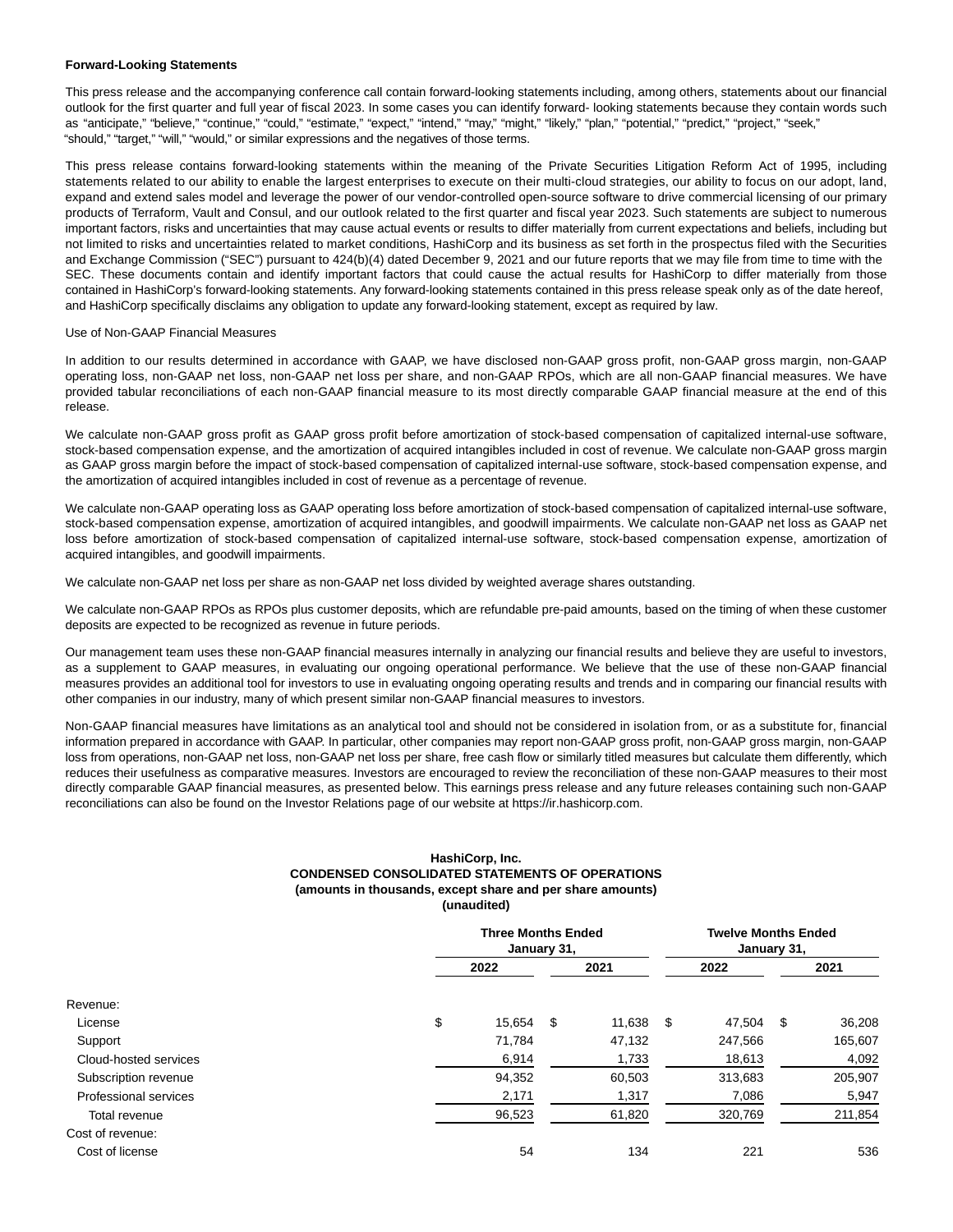| Cost of support                                                                                                      | 14,512      | 7,214      | 38,080     | 27,194     |
|----------------------------------------------------------------------------------------------------------------------|-------------|------------|------------|------------|
| Cost of cloud-hosted services                                                                                        | 6,308       | 1,897      | 14,031     | 4,811      |
| Cost of subscription revenue                                                                                         | 20,874      | 9,245      | 52,332     | 32,541     |
| Cost of professional services                                                                                        | 5,832       | 2,219      | 11,108     | 8,511      |
| Total cost of revenue                                                                                                | 26,706      | 11,464     | 63,440     | 41,052     |
| Gross profit                                                                                                         | 69,817      | 50,356     | 257,329    | 170,802    |
| Operating expenses:                                                                                                  |             |            |            |            |
| Sales and marketing                                                                                                  | 127,124     | 33,163     | 269,504    | 141,018    |
| Research and development                                                                                             | 96,328      | 15,882     | 165,031    | 65,248     |
| General and administrative                                                                                           | 73,630      | 8,456      | 112,108    | 48,545     |
| Total operating expenses                                                                                             | 297,082     | 57,501     | 546,643    | 254,811    |
| Loss from operations                                                                                                 | (227, 265)  | (7, 145)   | (289, 314) | (84,009)   |
| Other income, net                                                                                                    | 72          | 129        | 162        | 756        |
| Loss before income taxes                                                                                             | (227, 193)  | (7,016)    | (289, 152) | (83, 253)  |
| Provision for (benefit from) income taxes                                                                            | 507         | (138)      | 986        | 262        |
| Net loss                                                                                                             | (227, 700)  | (6,878)    | (290,138)  | (83, 515)  |
| Net loss per share attributable to common stockholders, basic<br>and diluted                                         | (1.70)      | (0.11)     | (3.48)     | (1.32)     |
| Weighted-average shares used to compute net loss per share<br>attributable to common stockholders, basic and diluted | 133,610,849 | 65,195,719 | 83,276,526 | 63,375,470 |

#### **HashiCorp, Inc. CONDENSED CONSOLIDATED BALANCE SHEETS (amounts in thousands, except share and per share amounts) (unaudited)**

|                                                                                                                                                                                                                                                                                         | As of January 31, |               |
|-----------------------------------------------------------------------------------------------------------------------------------------------------------------------------------------------------------------------------------------------------------------------------------------|-------------------|---------------|
|                                                                                                                                                                                                                                                                                         | 2022              | 2021          |
| <b>Assets</b>                                                                                                                                                                                                                                                                           |                   |               |
| <b>Current assets</b>                                                                                                                                                                                                                                                                   |                   |               |
| Cash and cash equivalents                                                                                                                                                                                                                                                               | \$<br>1,355,828   | \$<br>270,793 |
| Accounts receivable, net of allowance of \$20 and \$36, respectively                                                                                                                                                                                                                    | 126,812           | 93,462        |
| Deferred contract acquisition costs                                                                                                                                                                                                                                                     | 32,205            | 15,275        |
| Prepaid expenses and other current assets                                                                                                                                                                                                                                               | 17,744            | 4,574         |
| Total current assets                                                                                                                                                                                                                                                                    | 1,532,589         | 384,104       |
| Property and equipment, net                                                                                                                                                                                                                                                             | 15,897            | 8,235         |
| Operating lease right-of-use assets                                                                                                                                                                                                                                                     | 15,420            | 15,766        |
| Deferred contract acquisition costs, non-current                                                                                                                                                                                                                                        | 57,126            | 34,970        |
| Other assets, non-current                                                                                                                                                                                                                                                               | 2,643             | 2,189         |
| <b>Total assets</b>                                                                                                                                                                                                                                                                     | \$<br>1,623,675   | \$<br>445,264 |
| Liabilities, Redeemable Convertible Preferred Stock, and Stockholders' Equity (Deficit)                                                                                                                                                                                                 |                   |               |
| Current liabilities:                                                                                                                                                                                                                                                                    |                   |               |
| Accounts payable                                                                                                                                                                                                                                                                        | \$<br>14,267      | \$<br>5,203   |
| Accrued expenses and other current liabilities                                                                                                                                                                                                                                          | 4,542             | 2,138         |
| Accrued compensation and benefits                                                                                                                                                                                                                                                       | 56,939            | 19,213        |
| Operating lease liabilities                                                                                                                                                                                                                                                             | 3,130             | 2,389         |
| Deferred revenue                                                                                                                                                                                                                                                                        | 206,416           | 136,091       |
| <b>Customer deposits</b>                                                                                                                                                                                                                                                                | 23,383            | 22,219        |
| <b>Total current liabilities</b>                                                                                                                                                                                                                                                        | 308,677           | 187,253       |
| Deferred revenue, non-current                                                                                                                                                                                                                                                           | 16,873            | 11,206        |
| Operating lease liabilities, non-current                                                                                                                                                                                                                                                | 15,483            | 16,755        |
| Other liabilities, non-current                                                                                                                                                                                                                                                          | 351               | 2,741         |
| <b>Total liabilities</b>                                                                                                                                                                                                                                                                | 341,384           | 217,955       |
| Commitments and contingencies                                                                                                                                                                                                                                                           |                   |               |
| Redeemable convertible preferred stock                                                                                                                                                                                                                                                  |                   |               |
| Redeemable convertible preferred stock; \$0.000015 par value; 0 and 94,127,984 shares<br>authorized as of January 31, 2022 and 2021, respectively; 0 and 94,127,984 shares issued and<br>outstanding as of January 31, 2022 and 2021, respectively; aggregate liquidation preference of |                   |               |

\$0 and \$349,760 as of January 31, 2022 and 2021, respectively and state of state of state and \$349,113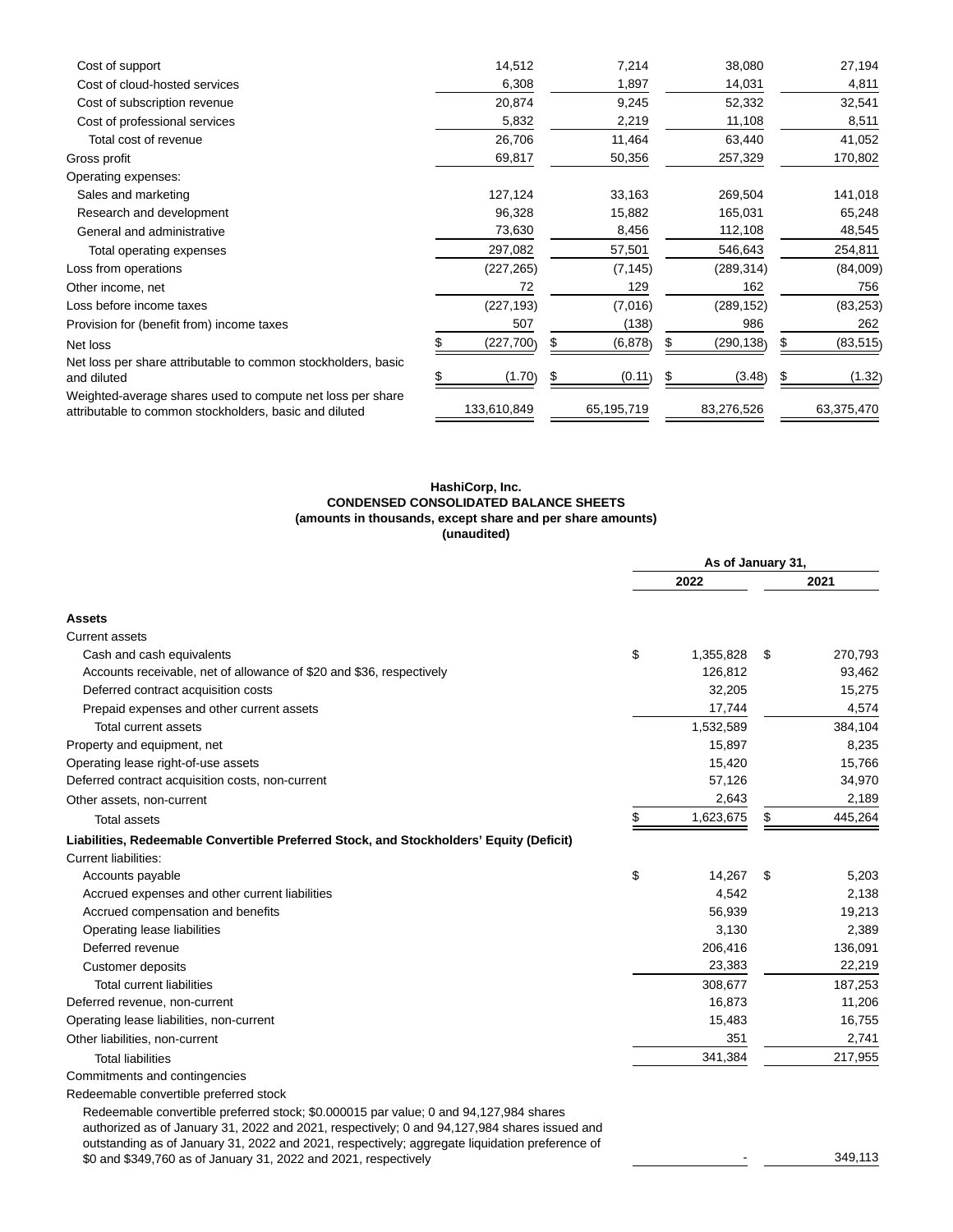| Stockholders' equity (deficit)                                                                |            |            |
|-----------------------------------------------------------------------------------------------|------------|------------|
| Preferred stock; \$0.000015 par value; 100,000,000 and 0 shares authorized as of January 31,  |            |            |
| 2022 and 2021, respectively; 0 and 0 shares issued and outstanding as of January 31, 2022 and |            |            |
| 2021, respectively                                                                            |            |            |
| Class A common stock, par value of \$0.000015 per share; 1,000,000,000 and 0 shares           |            |            |
| authorized as of January 31, 2022 and 2021, respectively; 31,153,375 and 0 shares issued and  |            |            |
| outstanding as of January 31, 2022 and 2021, respectively                                     |            |            |
| Class B common stock, par value of \$0.000015 per share; 200,000,000 and 192,000,000 shares   |            |            |
| authorized as of January 31, 2022 and 2021, respectively; 151,013,185 and 65,577,877 shares   |            |            |
| issued and outstanding as of January 31, 2022 and 2021, respectively                          | 2          |            |
| Additional paid-in capital                                                                    | 1,788,390  | 94,159     |
| Accumulated deficit                                                                           | (506, 102) | (215, 964) |
| Total stockholders' equity (deficit)                                                          | 1,282,291  | (121, 804) |
| Total liabilities, redeemable convertible preferred stock, and stockholders' equity (deficit) | 1.623.675  | 445.264    |

#### **HashiCorp, Inc. CONDENSED CONSOLIDATED STATEMENTS OF CASH FLOWS (amounts in thousands) (unaudited)**

|                                                                                            | <b>Three Months Ended</b><br>January 31,<br>January 31, |     |           |      |                 | <b>Twelve Months Ended</b> |           |  |
|--------------------------------------------------------------------------------------------|---------------------------------------------------------|-----|-----------|------|-----------------|----------------------------|-----------|--|
|                                                                                            | 2022                                                    |     | 2021      |      | 2022            |                            | 2021      |  |
| Cash flows from operating activities                                                       |                                                         |     |           |      |                 |                            |           |  |
| Net loss                                                                                   | \$<br>(227,700)                                         | -\$ | (6, 878)  | - \$ | $(290, 138)$ \$ |                            | (83, 515) |  |
| Adjustments to reconcile net loss to cash from operating<br>activities:                    |                                                         |     |           |      |                 |                            |           |  |
| Stock-based compensation expense                                                           | 195,802                                                 |     | 1,691     |      | 200,568         |                            | 39,223    |  |
| Depreciation and amortization expense                                                      | 1,020                                                   |     | 265       |      | 2,498           |                            | 888       |  |
| Non-cash operating lease cost                                                              | 697                                                     |     | 535       |      | 2,382           |                            | 2,098     |  |
| Other                                                                                      | (55)                                                    |     | 10        |      | 14              |                            | 57        |  |
| Changes in operating assets and liabilities:                                               |                                                         |     |           |      |                 |                            |           |  |
| Accounts receivable                                                                        | (41, 283)                                               |     | (42,016)  |      | (33, 364)       |                            | (41, 407) |  |
| Deferred contract acquisition costs                                                        | (16, 689)                                               |     | (10, 664) |      | (39,086)        |                            | (19,984)  |  |
| Prepaid expenses and other assets                                                          | (9,299)                                                 |     | 437       |      | (13,626)        |                            | 2,653     |  |
| Accounts payable                                                                           | 4,646                                                   |     | 1,324     |      | 8,464           |                            | 1,093     |  |
| Accrued expenses and other liabilities                                                     | (554)                                                   |     | 767       |      | (895)           |                            | 3,277     |  |
| Accrued compensation and benefits                                                          | 19,541                                                  |     | 6,029     |      | 32,379          |                            | 7,536     |  |
| Operating lease liabilities                                                                | (746)                                                   |     | (567)     |      | (2, 567)        |                            | (1,789)   |  |
| Deferred revenue                                                                           | 63,222                                                  |     | 39,137    |      | 75,992          |                            | 46,911    |  |
| Customer deposits                                                                          | 4,400                                                   |     | 3,393     |      | 1,164           |                            | 3,336     |  |
| Net cash used in operating activities                                                      | (6,998)                                                 |     | (6, 537)  |      | (56, 215)       |                            | (39, 623) |  |
| Cash flows from investing activities                                                       |                                                         |     |           |      |                 |                            |           |  |
| Purchases of property and equipment                                                        | (128)                                                   |     | (123)     |      | (214)           |                            | (4,304)   |  |
| Capitalized internal-use software                                                          | (1,730)                                                 |     | (1,025)   |      | (6, 382)        |                            | (2,920)   |  |
| Purchase of short-term investments                                                         |                                                         |     |           |      |                 |                            | (50,000)  |  |
| Proceeds from maturities of short-term investments                                         |                                                         |     |           |      |                 |                            | 80,000    |  |
| Net cash provided by (used in) investing activities                                        | (1,858)                                                 |     | (1, 148)  |      | (6,596)         |                            | 22,776    |  |
| Cash flows from financing activities                                                       |                                                         |     |           |      |                 |                            |           |  |
| Proceeds from initial public offering, net of underwriting                                 |                                                         |     |           |      |                 |                            |           |  |
| discounts and commissions                                                                  | 1,252,974                                               |     |           |      | 1,252,974       |                            |           |  |
| Taxes paid related to net share settlement of equity awards                                | (105, 642)                                              |     |           |      | (105, 642)      |                            |           |  |
| Payments of loan issuance costs                                                            |                                                         |     | (229)     |      |                 |                            | (229)     |  |
| Proceeds from issuance of redeemable convertible preferred<br>stock, net of issuance costs |                                                         |     |           |      |                 |                            | 174,724   |  |
| Proceeds from issuance of common stock upon exercise of                                    |                                                         |     |           |      |                 |                            |           |  |
| stock options                                                                              | 1,660                                                   |     | 323       |      | 5,036           |                            | 2,629     |  |
| Payments of deferred offering costs                                                        | (2, 494)                                                |     |           |      | (4, 522)        |                            |           |  |
| Net cash provided by financing activities                                                  | 1,146,498                                               |     | 94        |      | 1,147,846       |                            | 177,124   |  |
|                                                                                            |                                                         |     |           |      |                 |                            |           |  |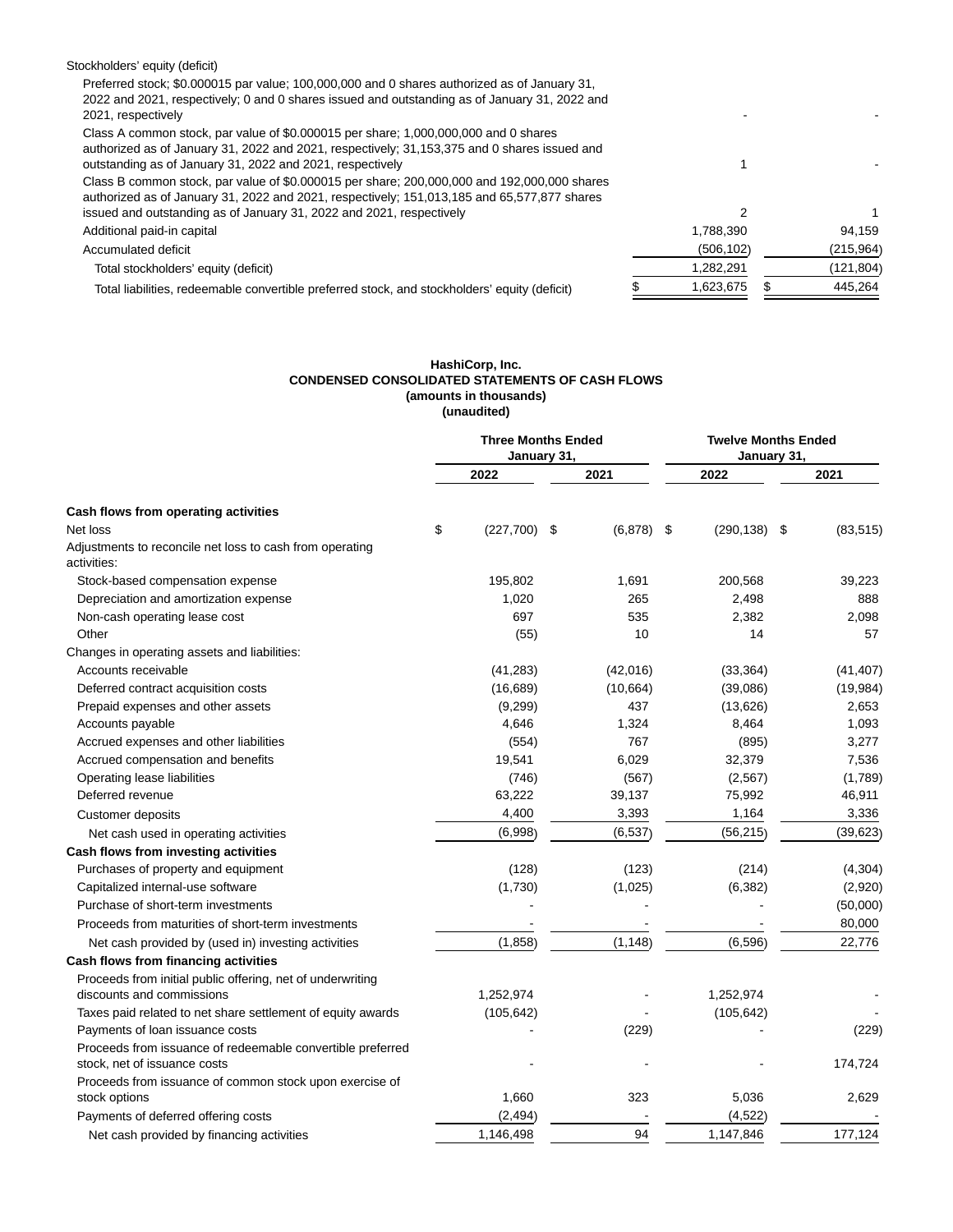Net increase (decrease) in cash, cash equivalents, and restricted

| cash                                                                                                                       |    | 1,137,642 |      | (7, 591) |     | 1,085,035 |     | 160,277 |
|----------------------------------------------------------------------------------------------------------------------------|----|-----------|------|----------|-----|-----------|-----|---------|
| Cash, cash equivalents, and restricted cash beginning of period                                                            |    | 219,969   |      | 280,167  |     | 272,576   |     | 112,299 |
| Cash, cash equivalents, and restricted cash end of period                                                                  |    | 1,357,611 |      | 272,576  |     | 1,357,611 |     | 272,576 |
| Supplemental disclosure of cash flow information                                                                           |    |           |      |          |     |           |     |         |
| Cash paid for income taxes                                                                                                 |    | 84        | -S   | 73       | \$  | 739       | \$. | 452     |
| Cash paid for operating lease liabilities                                                                                  |    | 927       | \$.  | 757      | S   | 3,291     | S   | 2,479   |
| Supplemental disclosure of noncash investing and financing<br>activities                                                   |    |           |      |          |     |           |     |         |
| Operating lease right-of-use assets obtained in exchange for<br>new lease obligations                                      |    | 2,036     |      | ۰.       | \$. | 2,036     | \$. |         |
| Unpaid deferred offering costs                                                                                             | Ъ. | 1.527     | -S   | ۰.       |     | 1,527     | \$. |         |
| Unpaid taxes related to net share settlement of equity awards<br>Conversion of convertible preferred stock to common stock | \$ | 5.347     | -S   | ۰.       | S   | 5,347     | S   |         |
| upon initial public offering                                                                                               | \$ | 349,113   | - \$ | ۰.       | S   | 349,113   | -SS |         |
| Capitalized stock-based compensation expense                                                                               |    | 3,562     |      | ۰        |     | 3,562     | \$. |         |
| Vesting of early exercised stock options                                                                                   |    | 3         |      | 16       |     | 18        |     | 99      |

# **HashiCorp, Inc. RECONCILIATION OF GAAP TO NON-GAAP DATA (amounts in thousands, except share and per share amounts) (unaudited)**

|                                                                                  | <b>Three Months Ended</b><br>January 31, |                | <b>Twelve Months Ended</b><br>January 31, |            |    |           |  |
|----------------------------------------------------------------------------------|------------------------------------------|----------------|-------------------------------------------|------------|----|-----------|--|
|                                                                                  | 2022                                     | 2021           |                                           | 2022       |    | 2021      |  |
| Revenue                                                                          | \$<br>96,523                             | \$<br>61,820   | \$                                        | 320,769    | \$ | 211,854   |  |
| Non-GAAP Gross Profit and Non-GAAP Gross Margin                                  |                                          |                |                                           |            |    |           |  |
| GAAP gross profit                                                                | \$<br>69,817                             | \$<br>50,356   | \$                                        | 257,329    | \$ | 170,802   |  |
| Add:                                                                             |                                          |                |                                           |            |    |           |  |
| Amortization of stock-based compensation of capitalized<br>internal-use software | 371                                      |                |                                           | 371        |    |           |  |
| Stock-based compensation expense                                                 | 13,502                                   | 123            |                                           | 13,922     |    | 1,364     |  |
| Non-GAAP gross profit                                                            | \$<br>83,690                             | \$<br>50,479   | \$                                        | 271,622    | \$ | 172,166   |  |
| GAAP gross margin                                                                | 72%                                      | 81%            |                                           | 80%        |    | 81%       |  |
| Non-GAAP gross margin                                                            | 87%                                      | 82%            | 85%                                       |            |    | 81%       |  |
| Non-GAAP Income from Operations and Non-GAAP<br><b>Operating Margin</b>          |                                          |                |                                           |            |    |           |  |
| GAAP loss from operations                                                        | \$<br>(227, 265)                         | \$<br>(7, 145) | \$                                        | (289, 314) | \$ | (84,009)  |  |
| Add:                                                                             |                                          |                |                                           |            |    |           |  |
| Amortization of stock-based compensation of capitalized<br>internal-use software | 371                                      |                |                                           | 371        |    |           |  |
| Stock-based compensation expense                                                 | 195,802                                  | 1,691          |                                           | 200,568    |    | 39,223    |  |
| Non-GAAP loss from operations                                                    | \$<br>(31,092)                           | \$<br>(5, 454) | \$                                        | (88, 375)  | \$ | (44, 786) |  |
| GAAP operating margin                                                            | $-235%$                                  | $-12%$         |                                           | $-90%$     |    | $-40%$    |  |
| Non-GAAP operating margin                                                        | $-32%$                                   | $-9%$          |                                           | $-28%$     |    | $-21%$    |  |
| <b>Non-GAAP Net Loss</b>                                                         |                                          |                |                                           |            |    |           |  |
| <b>GAAP</b> net loss                                                             | \$<br>(227,700)                          | \$<br>(6,878)  | \$                                        | (290, 138) | \$ | (83, 515) |  |
| Amortization of stock-based compensation of capitalized<br>internal-use software | 371                                      |                |                                           | 371        |    |           |  |
| Stock-based compensation expense                                                 | 195,802                                  | 1,691          |                                           | 200,568    |    | 39,223    |  |
| Non-GAAP net loss                                                                | \$<br>(31, 527)                          | \$<br>(5, 187) | \$                                        | (89, 199)  | \$ | (44, 292) |  |
| GAAP net loss per share, diluted                                                 | \$<br>(1.70)                             | \$<br>(0.11)   | \$                                        | (3.48)     | \$ | (1.32)    |  |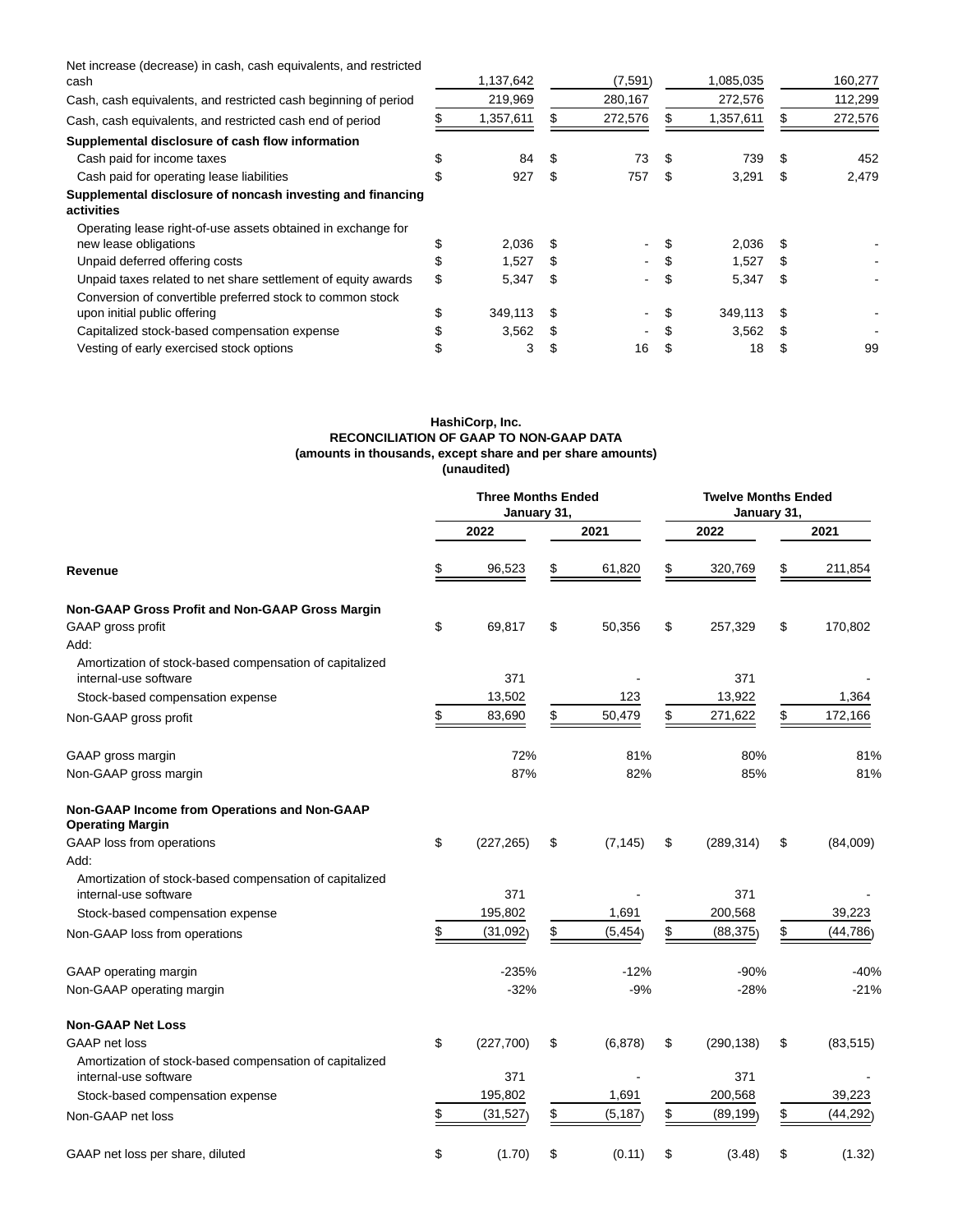| Amortization of stock-based compensation of capitalized<br>internal-use software |             |         |    |            |                 |            |           |
|----------------------------------------------------------------------------------|-------------|---------|----|------------|-----------------|------------|-----------|
| Stock-based compensation expense                                                 |             | 1.47    |    | 0.03       | 2.41            |            | 0.62      |
| Adjustment to total fully diluted earnings per share                             |             | (0.01)  |    |            |                 |            |           |
| Non-GAAP net income per share, diluted                                           |             | (0.24)  |    | (0.08)     | (1.07)          |            | (0.70)    |
| Denominator:                                                                     |             |         |    |            |                 |            |           |
| Weighted-average shares used in computing GAAP and                               |             |         |    |            |                 |            |           |
| Non-GAAP net loss per share, basic and diluted                                   | 133,610,849 |         |    | 65,195,719 | 83,276,526      | 63,375,470 |           |
| Non-GAAP Free Cash Flow and Adjusted Free Cash Flow                              |             |         |    |            |                 |            |           |
| GAAP net cash used in operating activities                                       | \$          | (6,998) | \$ | (6, 537)   | \$<br>(56, 215) | \$         | (39, 623) |
| Add: purchases of property and equipment                                         |             | (128)   |    | (123)      | (214)           |            | (4,304)   |
| Add: capitalized internal-use software                                           |             | (1,730) |    | (1,025)    | (6, 382)        |            | (2,920)   |
| Non-GAAP free cash flow                                                          |             | (8,856) |    | (7,685)    | (62, 811)       |            | (46, 847) |
| Non-GAAP free cash flow as a % of revenue                                        |             | $-9%$   |    | $-12%$     | $-20%$          |            | $-22%$    |

# **HashiCorp, Inc. RECONCILIATION OF GAAP TO NON-GAAP RPOS (amounts in thousands) (unaudited)**

|                                                                       |                         | As of |                         |
|-----------------------------------------------------------------------|-------------------------|-------|-------------------------|
|                                                                       | <b>January 31, 2021</b> |       | <b>January 31, 2022</b> |
| <b>GAAP RPOS</b>                                                      |                         |       |                         |
| GAAP short-term RPOs                                                  | \$<br>165,798           | - \$  | 268,911                 |
| GAAP long-term RPOs                                                   | 98,131                  |       | 159,923                 |
| <b>Total GAAP RPOs</b>                                                | 263,929                 |       | 428,834                 |
| Add:                                                                  |                         |       |                         |
| <b>Customer deposits</b>                                              |                         |       |                         |
| Customer deposits expected to be recognized within the next 12 months | \$<br>20.421            | \$    | 20,324                  |
| Customer deposits expected to be recognized after the next 12 months  | 1,798                   |       | 3,058                   |
| <b>Total customer deposits</b>                                        | 22,219                  |       | 23,382                  |
| <b>Non-GAAP RPOs</b>                                                  |                         |       |                         |
| Non-GAAP short-term RPOs                                              | 186.219                 |       | 289,235                 |
| Non-GAAP long-term RPOs                                               | 99,929                  |       | 162,981                 |
| <b>Total Non-GAAP RPOs</b>                                            | 286,148                 |       | 452,216                 |

# **HashiCorp, Inc. PRESENTATION OF KEY BUSINESS METRICS (dollars in million) (unaudited)**

|                                                                            | <b>Three Months Ended</b> |                     |    |                   |    |                         |    |                     |    |                     |  |
|----------------------------------------------------------------------------|---------------------------|---------------------|----|-------------------|----|-------------------------|----|---------------------|----|---------------------|--|
|                                                                            |                           | January 31,<br>2021 |    | April 30,<br>2021 |    | <b>July 31,</b><br>2021 |    | October 31.<br>2021 |    | January 31,<br>2022 |  |
| Number of customers (as of end of period)                                  |                           | 1.473               |    | 1.736             |    | 2.101                   |    | 2.392               |    | 2.715               |  |
| Number of customers equal or greater than \$100,000 in<br><b>ARR</b>       |                           | 500                 |    | 523               |    | 558                     |    | 595                 |    | 655                 |  |
| Non-GAAP Remaining Performance Obligations (\$M)                           | \$                        | 286.1               | \$ | 307.7             | \$ | 335.8                   | \$ | 368.0               | \$ | 452.2               |  |
| Quarterly subscription revenue from HCP (\$M)                              | \$                        | 1.5                 | \$ | 2.5               | \$ | 3.7                     | S  | 5.4                 | \$ | 6.9                 |  |
| Trailing four quarters average Net Dollar Revenue<br><b>Retention Rate</b> |                           | 123%                |    | 122%              |    | 124%                    |    | 127%                |    | 131%                |  |
| Trailing twelve months Non-GAAP free cash flow as a %<br>of revenue        |                           | (22%)               |    | (11%)             |    | (18%)                   |    | (22%)               |    | (20%)               |  |